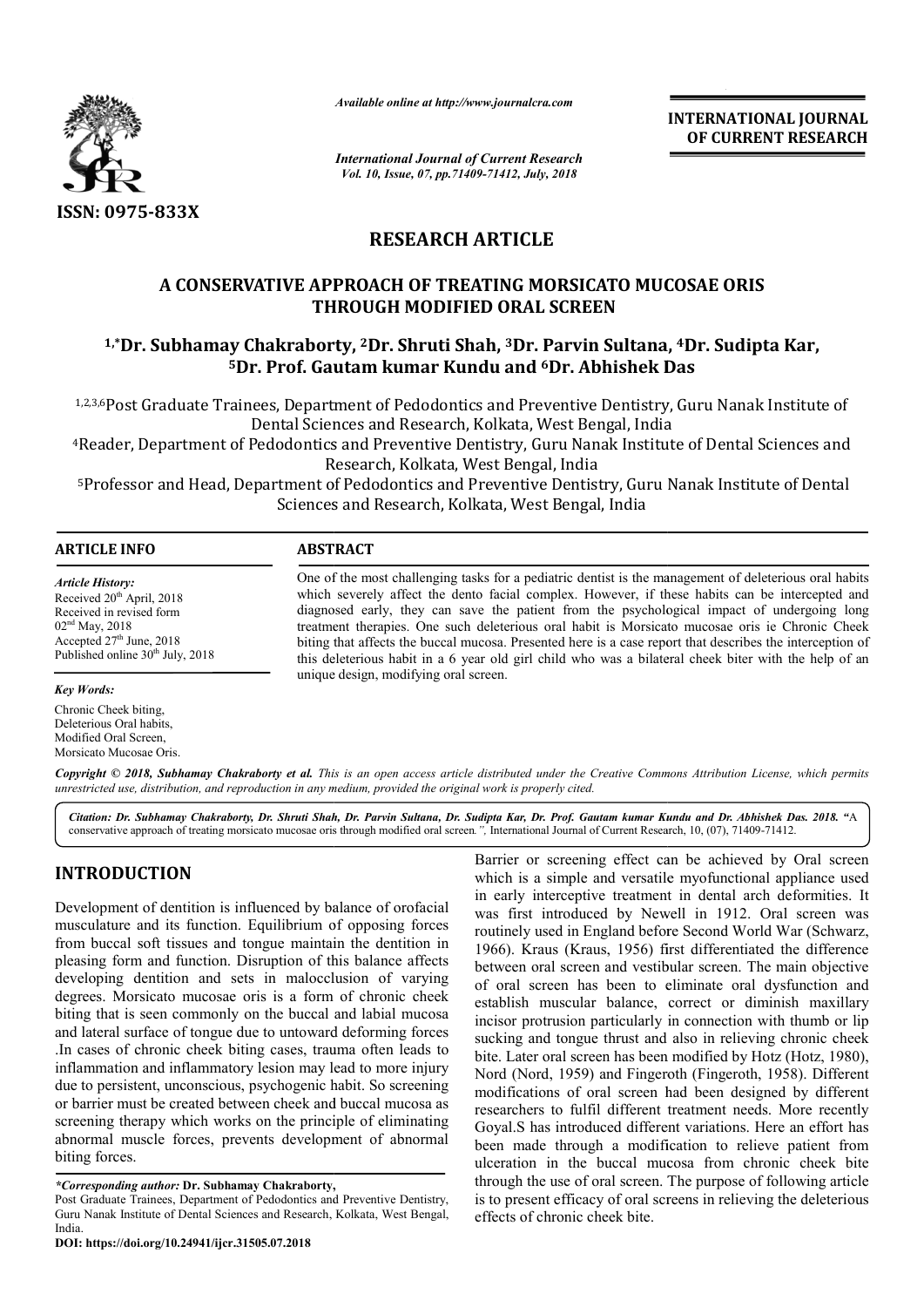

**Figure 1A. Pre operative photograph**



**Figure 1B**



**Figure 13**



**Figure 2. Bilateral cheek bite intra orally**



**Figure 3. Upper and lower model cast**



**Figure 4. Design of the fabricated appliance**







**Figure 5. Appliance in patients mouth.**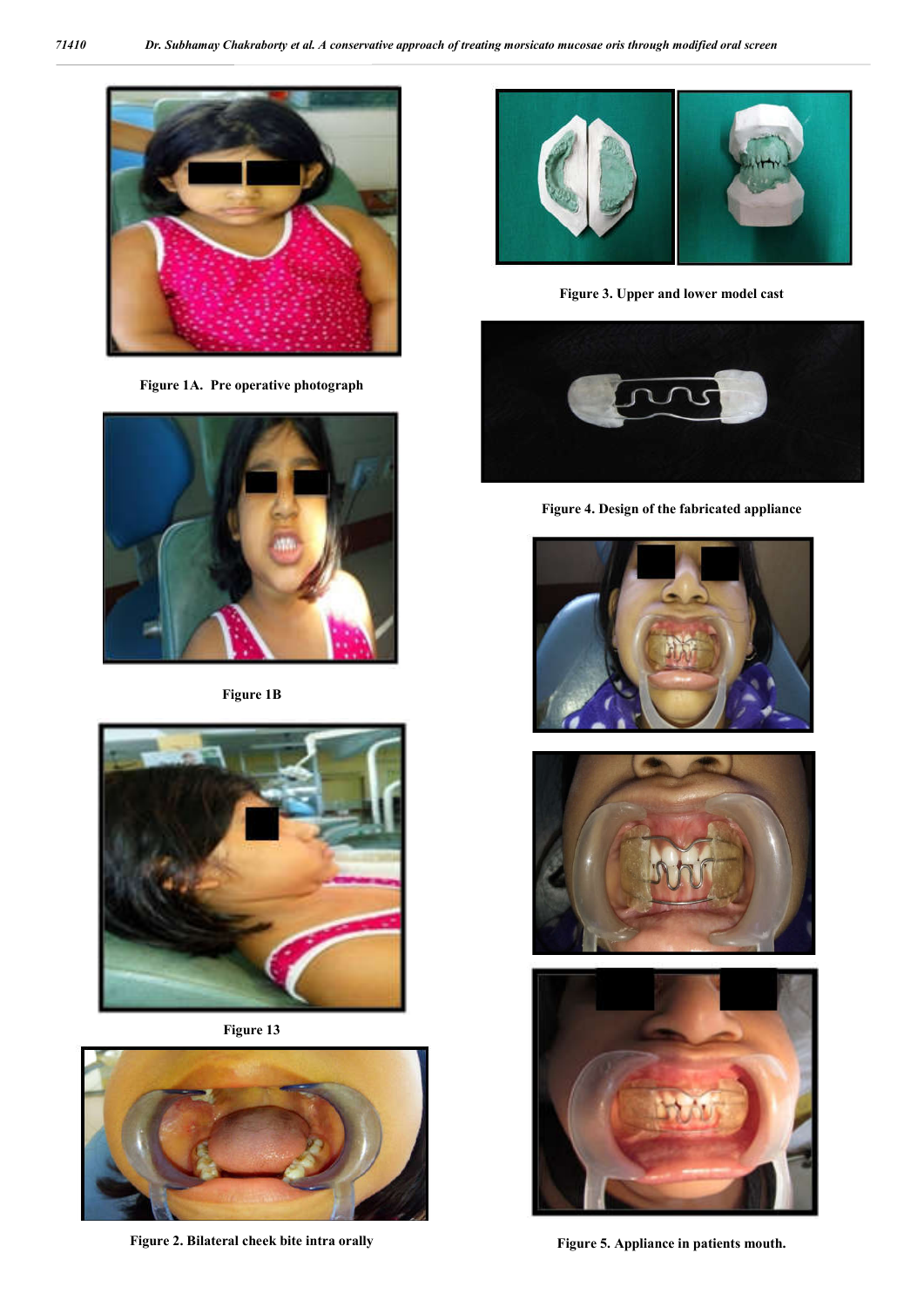

**Fig 6A, 6B, 6C. Post insertion healing of the mucosa after 2 months**

**Case history:** A 6year 2 months old girl reported to the department of Pedodontics and Preventive dentistry, Guru Nanak Institute of Dental Science & Research with the chief complaint of irritation, occasional bleeding and ulceration in the cheek intra orally in approximation with posterior teeth bilaterally (Figure- 1A). The symptoms were relieved after 1 or 2 days with local application of ointment but recurred again. An intra oral examination of the patient revealed soft, bilateral ulceration of 2mm x 2mm, involving buccal cheek mucosa near retro molar region. The lesion was slightly tender on palpation and a partially sessile growth was at the level of occlusion near permanent  $I<sup>st</sup>$  molar teeth (Figure-2). Upon eliciting, parents revealed a history of pacifier sucking habit of the patient and also informed that the patient unconsciously had cheek biting which occurred not only in daytime but also during sleep. Intraoral examination revealed mixed dentition stage. Assessment of occlusion revealed class I molar relation bilaterally. On extraoral clinical examination, the patient revealed mesoprosopic facial form, convex facial profile with

competent lips and tendency of formation of open bite was presented (although minimum) at the time of first visit(Figure-1B,1C).The medical history revealed that patient had no systemic illness . Parents also informed that patient had minimum breast feeding and had intense pacifier sucking habit mainly during sleep time in night. Therefore, after counseling the parent, an immediate interception was planned with relief from chronic cheek bite.

**Fabrication of the appliance:** Upper and lower alginate impressions were recorded giving special emphasis on accurate reproduction of the depths of vestibular sulcus and labial fold and was poured with dental stone and working cast was fabricated (Figure- 3). Wire bending was done by using 20 gauge wire and wire framework was constructed giving proper curvature keeping in mind the vestibular level of the patient. Proper relief was given in the frenum area of the maxillary arch by making a notch in the wire framework. After completion of wire bending, acrylization was done. Two buccal shields extending from canine to permanent Ist molar region on both sides were made adding clear, heat cure acrylic resin which rested on bent wire. Buccal extensions on both sides were made in such a manner that they shielded the buccal cheek mucosa and ensured no contact between teeth and the soft tissues. After acrylization, the appliance was trimmed, polished and checked for sharp extensions. and was given a wing shaped design which ensured no trauma due to biting of cheek. . Borders of the acrylic extensions were properly trimmed, polished to smoothen the edges so that appliance itself does not cause any injury as well as promote healing due to barrier effect of that particular retromolar region of the concerned patient (Figure- 4). After appliance delivery, post insertion instructions were given to the patient and was recalled at 1, 3 and 6 months follow up (Figure 5). After 2 months, it was observed that buccal mucosa of both sides was healed with no recurrence of traumatic cheek bite and also at the same time pacifier sucking habit of the patient reduced drastically preventing further malocclusions to develop(Figure-6)

#### **DISCUSSION**

Deleterious oral habit in the form of biting of oral mucosa is prevalent in 750 out of every one million indivuals (Saemundsson, 1997). Females are affected more compared to males (Flaitz, 2000). In one of the largest studies conducted in a Mexican dental school clinic comprising 23,875 students, found out that cheek biting is the fifth most common oral mucosal finding with a prevalence of 21.7 cases per 1,000 patients (Castellanos, 2008). Repeated and recurrent biting leads to a chronically traumatized area which is sometimes thickened, scarred and paler than the surrounding mucosa, may or may not be present with sloughing, may or may not be tender and sometimes present as edema, purpura and erosions. When formulating a differential diagnosis, it is important to keep in mind that mucosal areas that approximate the plane of occlusion with clinical features such as irregular sufaces, erythematous zone, white tags of desquamated epithelium and many more could be due to traumatic injury. A wide variety of habitual biting behaviour exists and many treatment methods have been described and the most important consideration in managing self injurious behaviour if any is to plan the treatment to the severity of the condition. Individualized approach is needed for each child in the management of these type of deleterious oral habit. A variety of dental appliances